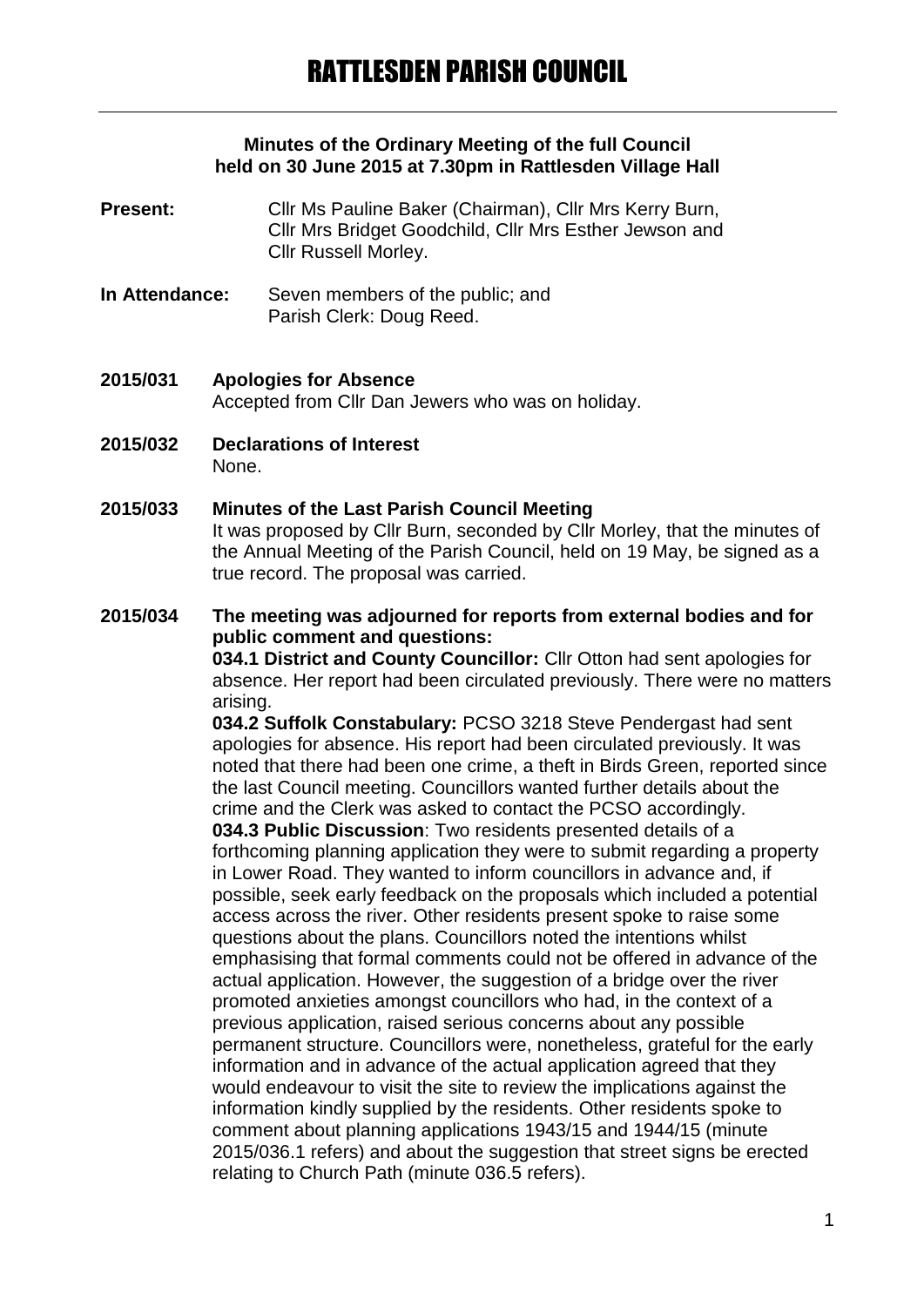#### **Meeting resumed:**

#### **2015/035 Parish Clerk's Report**

The Clerk's report was noted. The main item of concern was that relating to the cutting of the grass at the 447th Bomb Group memorial. It had been hoped that this would be able to be undertaken by the Council's grasscutting contractor. However, that was not possible for 2015-2016 and so an alternative solution needed to be found for the remainder of the financial year. Cllr Jewson knew of a potential contractor for the work and offered to speak with that person.

### **2015/036 Planning**

### **036.1 Applications:**

1943/15 and 1944/15 concerned 1 Church Path - to replace existing singleglazed windows in kitchen and porch with new double-glazed windows; replace door in porch with new timber stable door; block-up existing window in kitchen; reinstate window to kitchen and install new doubleglazed window; block up external door in utility room and install new highlevel window; and Listed Building Consent. The Council had no objection; and

1972/15 concerned Jay Cottage, School Road - erection of a single storey front extension and single storey rear extension. The Council had no objection.

**036.2 Applications - Responses:** There were no applications which had had to be considered in advance of the meeting because of their deadlines.

**036.3 Decisions:** It was noted that applications 0699/15 concerning Townfield, Baby Lane, 0944/15 concerning Malvern, High Street and 1230/15 concerning 11 St Nicholas Close had been granted. Further, that 1140/15 concerning Walnut Tree Farm, Mitchery Lane had been withdrawn.

**036.4 Rising Sun Hill Housing Development:** As requested by Mid Suffolk District Council, councillors considered the name of Owers Close proposed for the development. Given that this was the name suggested, in fact, by the Parish Council then it was duly proposed by Cllr Morley, seconded by Cllr Jewson, that this be accepted. The proposal was carried.

**036.5 Street Signs - Church Path:** The Council was asked to consider the installation of signs at one or both ends of Church Path. The request had emanated from Mid Suffolk District Council based upon requests from residents. In formal discussions, councillors had mixed views on the signs which, if approved, would need to be funded by the Parish Council. Concerns centred on the potential location of the signs given the need to secure permission from residents and/or St Nicholas Church, whether they were free-standing or fixed to walls, and their potential 'look' as part of the street scene in the Conservation Area. In the circumstances, it was felt that a decision should be deferred pending further specific information.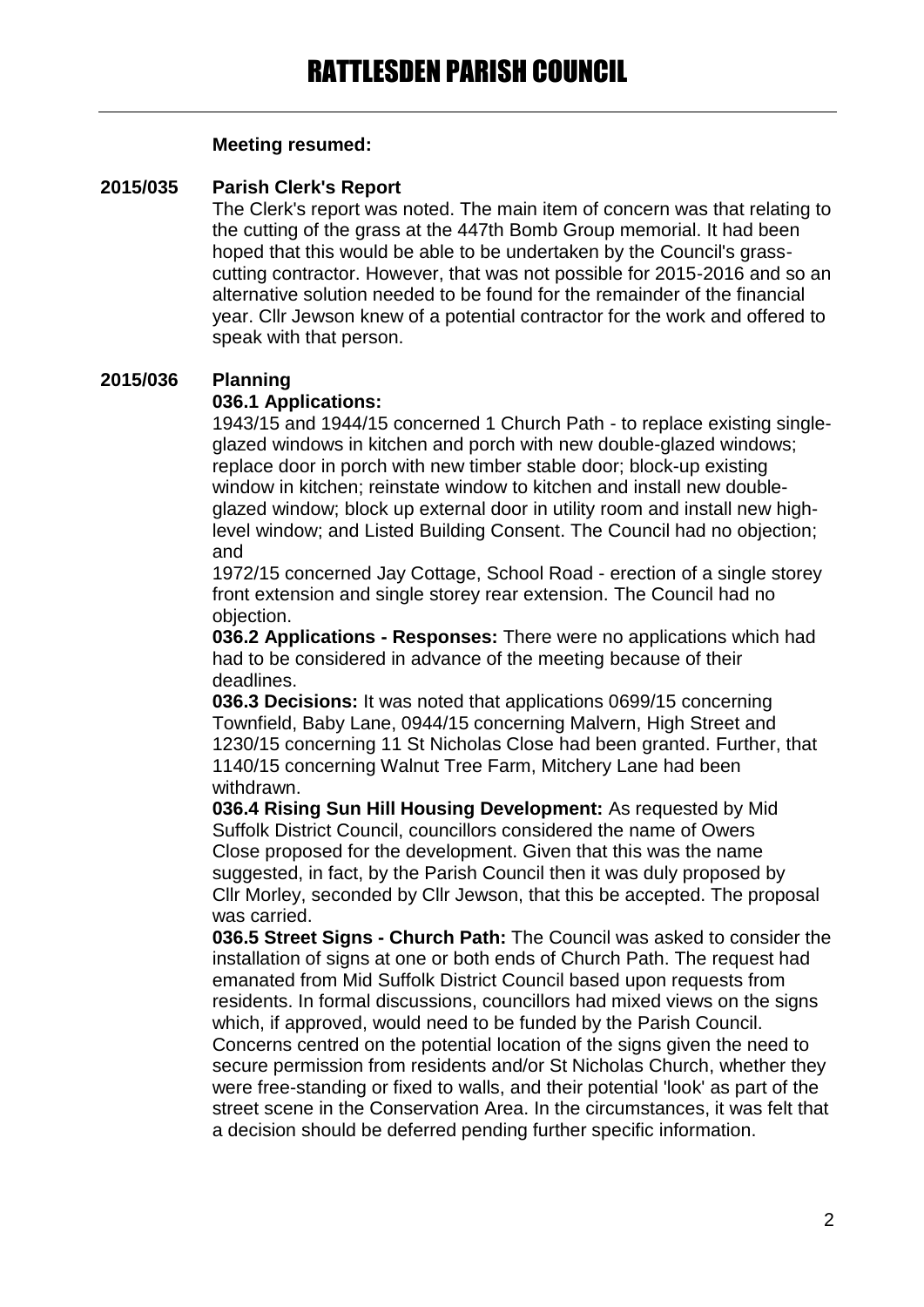# **2015/037 Finance**

**037.1 Financial Report:** The report to 31 May was received. It was proposed by Cllr Morley, seconded by Cllr Burn, that the reconciliation be approved and duly signed. The proposal was carried. **037.2 Payments and Income:** It was proposed by Cllr Baker, seconded by Cllr Jewson that the schedule of payments be approved. The proposal was carried. The schedule comprised the following:

- Litter-picker salary (June) £125.65;
- ◆ Clerk salary (June) £267.49:
- PAYE (June) £66.80;
- The Felsham Gardeners cemetery grass-cutting £380.00;
- Suffolk Association of Local Councils cemetery management training attended by the Clerk - £80.00 + £16.00 VAT;
- Mid Suffolk District Council annual cost for bin emptying £335.00 + £67.00 VAT;
- Clerk administrative expenses (April-June) £69.70; and
- Mid Suffolk District Council election fees £87.50.

Income received was duly noted as follows:

- ◆ Business account interest (May) £0.86; and
- Business account interest (June) £0.78.

**037.3 Internal Audit 2014-2015:** Both the formal letter and accompanying report from Mr Graham Reid, internal auditor, were circulated to all councillors before the meeting. The Council noted and welcomed the actions already taken in response to the findings and resolved unanimously to accept and implement the recommendations put forward. One concern discussed subsequently was that of insurance for the War Memorial. Taking all possibilities into account, it was resolved that little benefit would accrue from the insurance cost and that the potential for damage was a risk that the Council should accept. It was noted that the Chairman, Finance Councillor and Clerk would meet with Mr Reid at the earliest to discuss the report in more depth. Meanwhile, the Clerk would convey the formal thanks of the Council to Mr Reid for his excellent and very detailed work.

### **2015/038 Council Governance**

**038.1 New Legislation, Codes or Regulatory Issues:** None. **038.2 Risk Register, Policies and Internal Controls:** It was acknowledged that the Council decision not to insure the War Memorial against damage and destruction would need to be added to the risk register. There were no decisions or actions which impacted upon Council policies or internal controls.

### **2015/039 Correspondence**

There were no issues arising from the list of correspondence.

### **2015/040 Cemetery**

The Council needed a Tier 1 Risk Assessment, as required by the Environment Agency, to be carried out in relation to the land earmarked for an extension to the cemetery. Four prices had been secured for the work. Cemetery Development Services Ltd estimated £3,800.00 but that